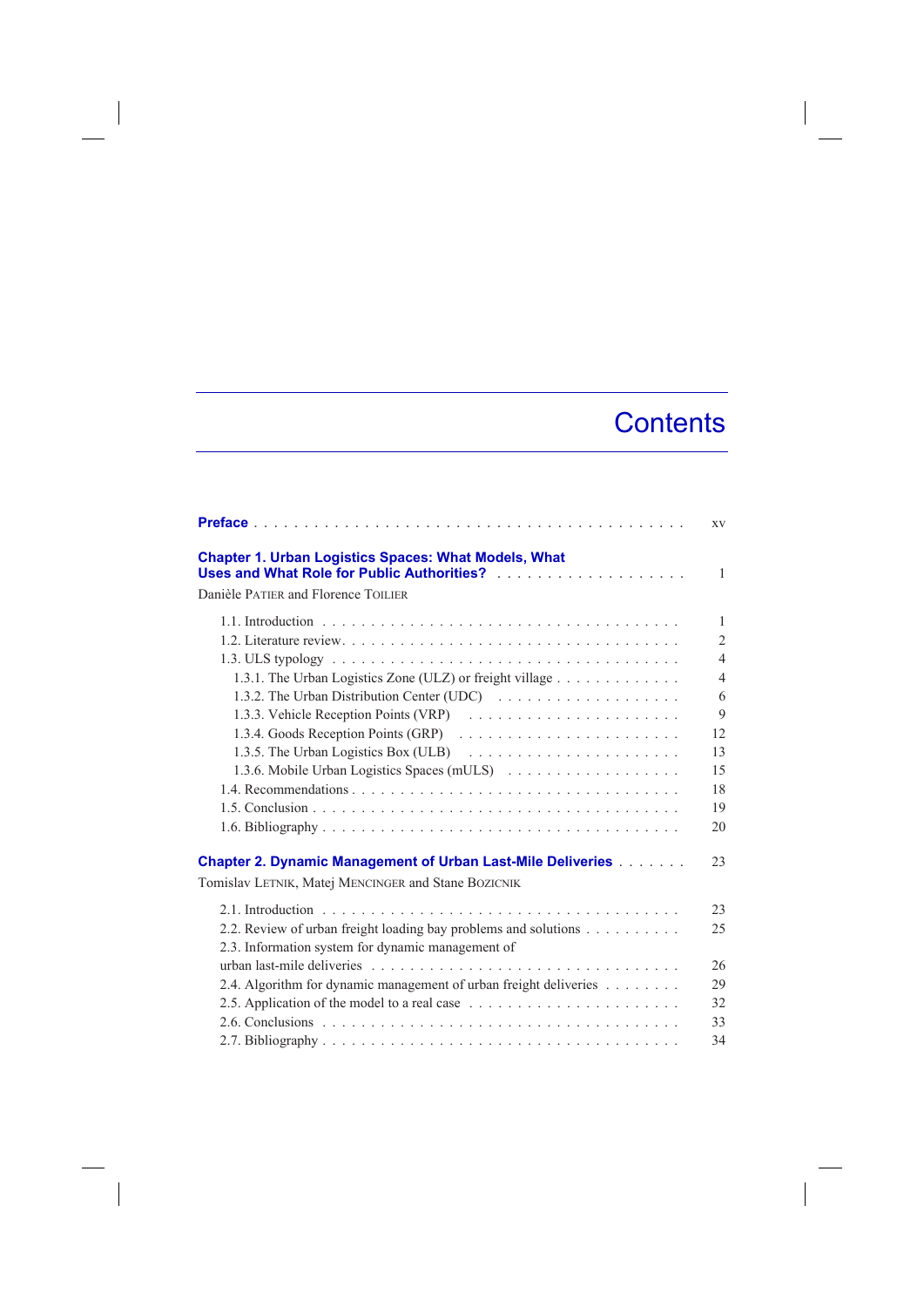$\overline{\phantom{a}}$ 

| <b>Chapter 3. Stakeholders' Roles for Business</b><br><b>Modeling in a City Logistics Ecosystem:</b> |    |
|------------------------------------------------------------------------------------------------------|----|
|                                                                                                      | 39 |
| Giovanni ZENEZINI, J.H.R. VAN DUIN, Lorant TAVASSZY and Alberto DE MARCO                             |    |
|                                                                                                      | 39 |
|                                                                                                      | 41 |
|                                                                                                      | 41 |
|                                                                                                      | 42 |
|                                                                                                      | 43 |
| 3.3. The CL business model framework: roles, business                                                |    |
|                                                                                                      | 43 |
|                                                                                                      | 48 |
|                                                                                                      | 48 |
|                                                                                                      | 51 |
|                                                                                                      | 54 |
|                                                                                                      | 55 |
|                                                                                                      | 56 |
| André SNOECK, Matthias WINKENBACH and Esteban E. MASCARINO                                           |    |
|                                                                                                      | 62 |
|                                                                                                      |    |
|                                                                                                      | 63 |
|                                                                                                      | 64 |
|                                                                                                      | 65 |
|                                                                                                      | 67 |
|                                                                                                      |    |
|                                                                                                      | 68 |
|                                                                                                      | 68 |
|                                                                                                      | 68 |
|                                                                                                      |    |
|                                                                                                      | 70 |
|                                                                                                      |    |
|                                                                                                      |    |
|                                                                                                      |    |
|                                                                                                      |    |
|                                                                                                      |    |
|                                                                                                      | 75 |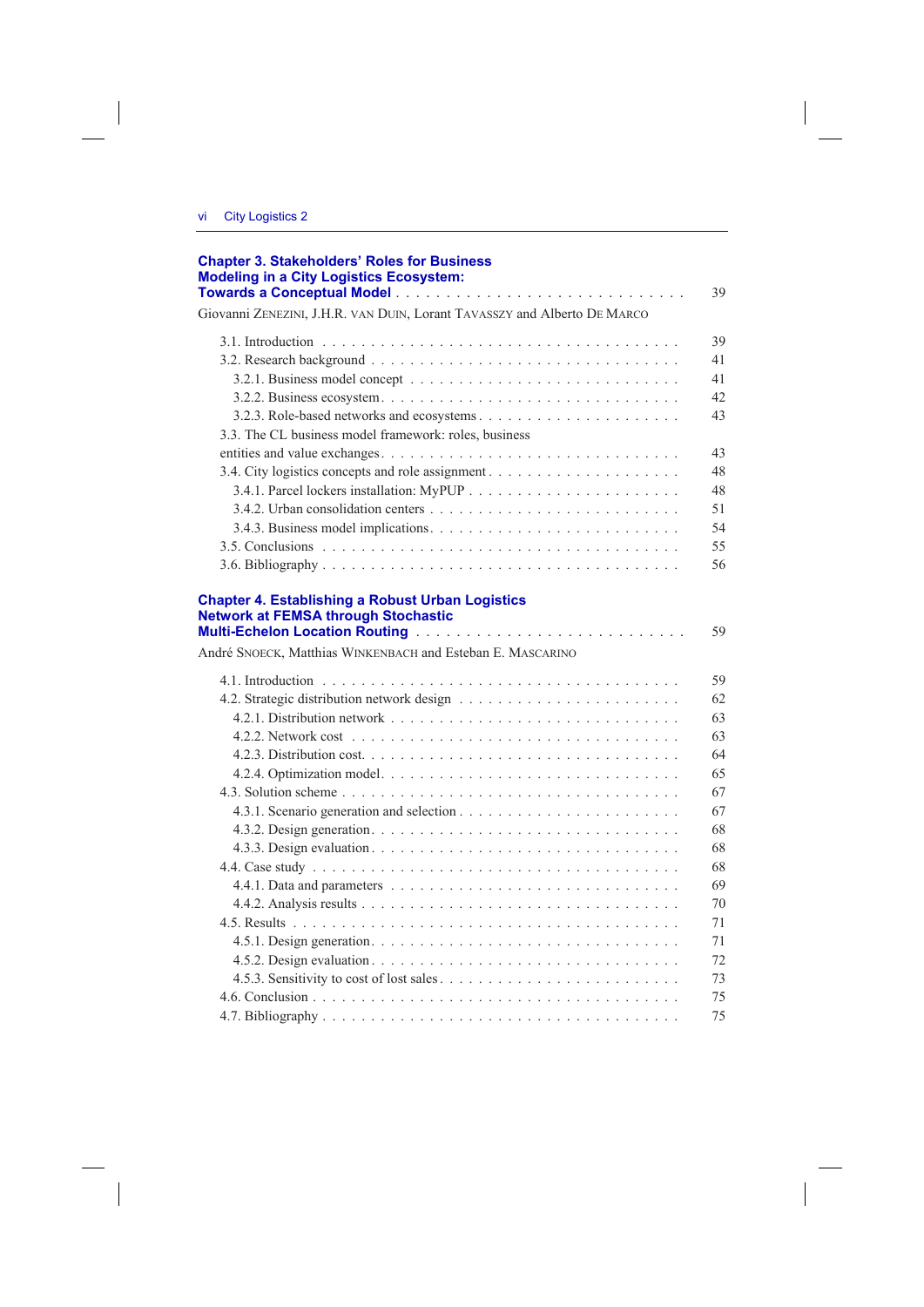| <b>Contents</b> | vii |
|-----------------|-----|
|                 |     |

| <b>Chapter 5. An Evaluation Model of Operational and</b><br><b>Cost Impacts of Off-Hours Deliveries in the</b>                                                                  | 79                                                                                    |
|---------------------------------------------------------------------------------------------------------------------------------------------------------------------------------|---------------------------------------------------------------------------------------|
| Cláudio B. CUNHA and Hugo T.Y. YOSHIZAKI                                                                                                                                        |                                                                                       |
|                                                                                                                                                                                 | 79<br>81<br>84<br>87<br>90<br>94<br>94                                                |
| <b>Chapter 6. Application of the Bi-Level Location-Routing</b><br>Cheng CHENG, Russell G. THOMPSON, Alysson M. COSTA<br>and Xiang HUANG                                         | 97                                                                                    |
|                                                                                                                                                                                 | 97<br>99<br>104<br>104<br>105<br>106<br>106<br>106<br>109<br>109<br>111<br>113<br>114 |
| <b>Chapter 7. Next-Generation Commodity Flow Survey:</b><br>Lynette CHEAH, Fang ZHAO, Monique STINSON, Fangping LU,<br>Jing DING-MASTERA, Vittorio MARZANO, and Moshe BEN-AKIVA | 117                                                                                   |
| 7.3.2. Multiple survey instruments leveraging                                                                                                                                   | 117<br>119<br>119<br>121<br>121<br>121<br>122                                         |

 $\begin{array}{c} \begin{array}{c} \begin{array}{c} \end{array} \\ \begin{array}{c} \end{array} \end{array} \end{array}$ 

 $\sim$   $\pm$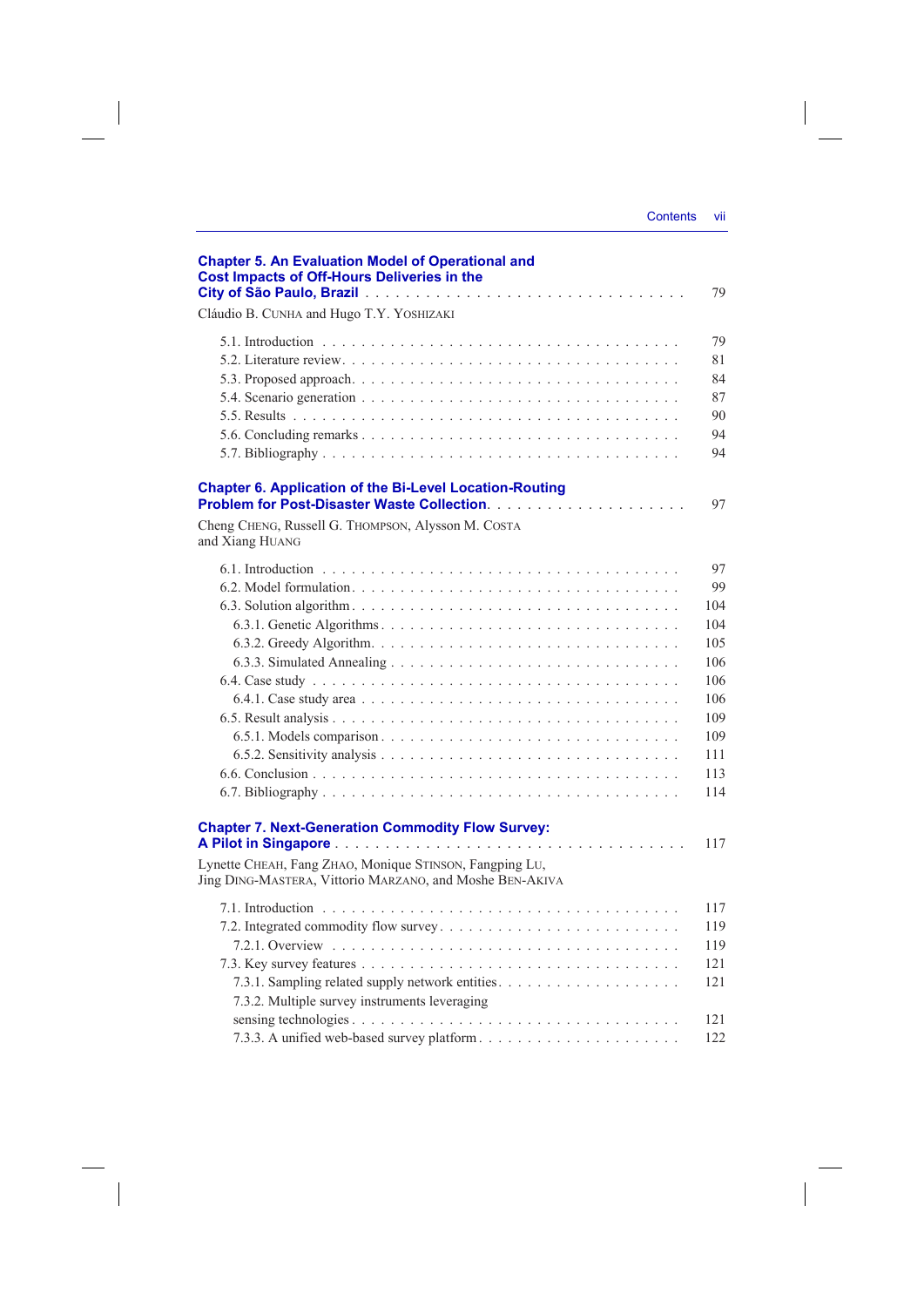| <b>Chapter 8. City Logistics and Clustering:</b><br>Rodrigo Barros CASTRO, Daniel MERCHÁN, Orlando Fontes LIMA JR<br><b>Chapter 9. Developing a Multi-Dimensional Poly-Parametric</b><br>9.4.2. Inventory of typologies. $\dots \dots \dots \dots \dots \dots \dots \dots \dots \dots \dots \dots$ |                                     |  |
|----------------------------------------------------------------------------------------------------------------------------------------------------------------------------------------------------------------------------------------------------------------------------------------------------|-------------------------------------|--|
|                                                                                                                                                                                                                                                                                                    |                                     |  |
|                                                                                                                                                                                                                                                                                                    |                                     |  |
|                                                                                                                                                                                                                                                                                                    |                                     |  |
|                                                                                                                                                                                                                                                                                                    |                                     |  |
|                                                                                                                                                                                                                                                                                                    |                                     |  |
|                                                                                                                                                                                                                                                                                                    |                                     |  |
|                                                                                                                                                                                                                                                                                                    |                                     |  |
|                                                                                                                                                                                                                                                                                                    |                                     |  |
|                                                                                                                                                                                                                                                                                                    |                                     |  |
|                                                                                                                                                                                                                                                                                                    |                                     |  |
|                                                                                                                                                                                                                                                                                                    | and Matthias WINKENBACH             |  |
|                                                                                                                                                                                                                                                                                                    |                                     |  |
|                                                                                                                                                                                                                                                                                                    |                                     |  |
|                                                                                                                                                                                                                                                                                                    |                                     |  |
|                                                                                                                                                                                                                                                                                                    |                                     |  |
|                                                                                                                                                                                                                                                                                                    |                                     |  |
|                                                                                                                                                                                                                                                                                                    |                                     |  |
|                                                                                                                                                                                                                                                                                                    |                                     |  |
|                                                                                                                                                                                                                                                                                                    |                                     |  |
|                                                                                                                                                                                                                                                                                                    |                                     |  |
|                                                                                                                                                                                                                                                                                                    |                                     |  |
|                                                                                                                                                                                                                                                                                                    |                                     |  |
|                                                                                                                                                                                                                                                                                                    |                                     |  |
|                                                                                                                                                                                                                                                                                                    |                                     |  |
|                                                                                                                                                                                                                                                                                                    |                                     |  |
|                                                                                                                                                                                                                                                                                                    |                                     |  |
|                                                                                                                                                                                                                                                                                                    |                                     |  |
|                                                                                                                                                                                                                                                                                                    |                                     |  |
|                                                                                                                                                                                                                                                                                                    |                                     |  |
|                                                                                                                                                                                                                                                                                                    |                                     |  |
|                                                                                                                                                                                                                                                                                                    |                                     |  |
|                                                                                                                                                                                                                                                                                                    |                                     |  |
|                                                                                                                                                                                                                                                                                                    |                                     |  |
|                                                                                                                                                                                                                                                                                                    |                                     |  |
|                                                                                                                                                                                                                                                                                                    |                                     |  |
|                                                                                                                                                                                                                                                                                                    |                                     |  |
|                                                                                                                                                                                                                                                                                                    | Paulus ADITJANDRA and Thomas ZUNDER |  |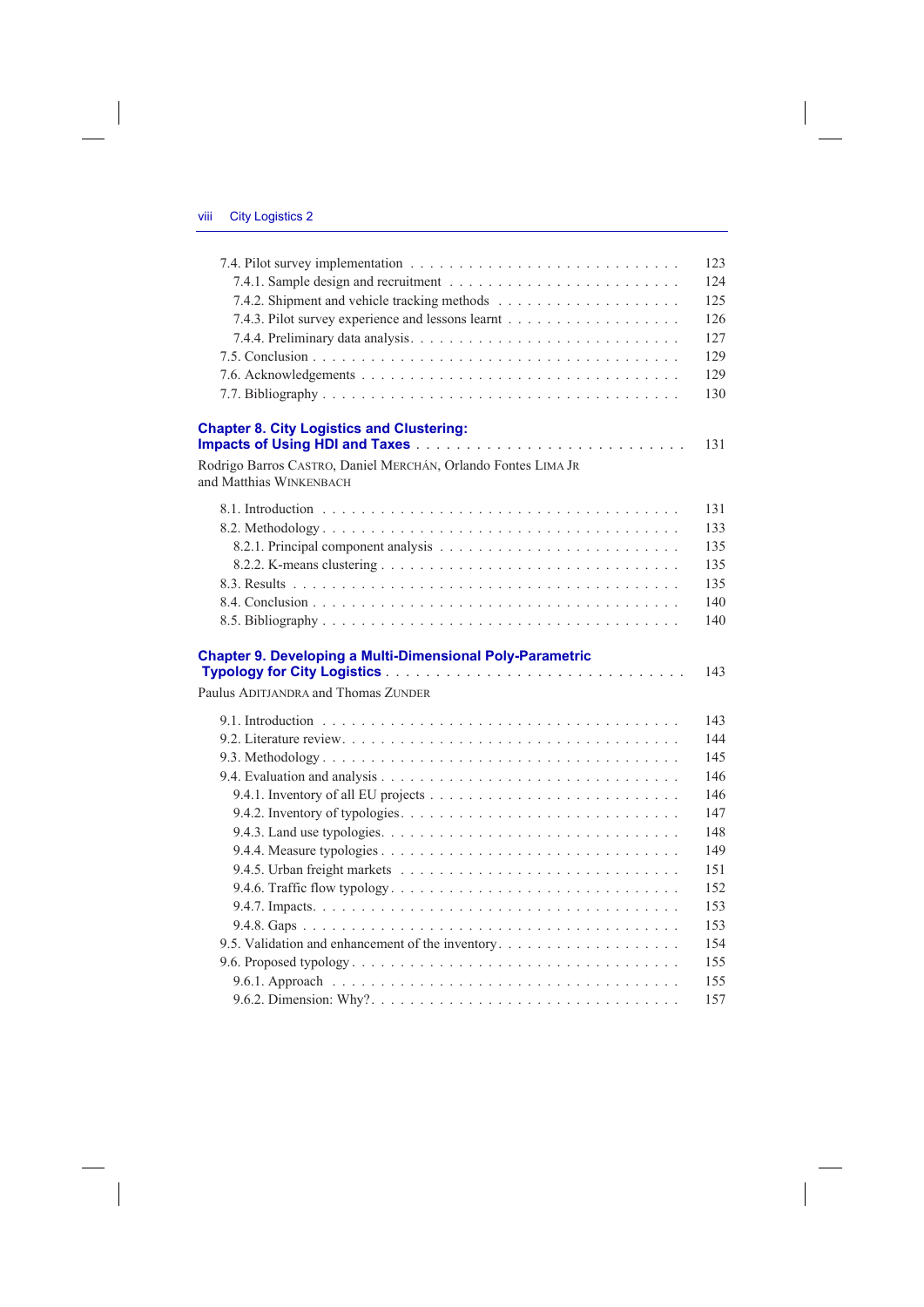|                                                                                                                                                                                                                                                                            | 157 |
|----------------------------------------------------------------------------------------------------------------------------------------------------------------------------------------------------------------------------------------------------------------------------|-----|
|                                                                                                                                                                                                                                                                            | 158 |
|                                                                                                                                                                                                                                                                            | 158 |
|                                                                                                                                                                                                                                                                            | 159 |
|                                                                                                                                                                                                                                                                            | 159 |
|                                                                                                                                                                                                                                                                            | 160 |
|                                                                                                                                                                                                                                                                            | 160 |
|                                                                                                                                                                                                                                                                            | 160 |
| <b>Chapter 10. Multi-agent Simulation with Reinforcement</b><br><b>Learning for Evaluating a Combination of</b>                                                                                                                                                            |     |
|                                                                                                                                                                                                                                                                            | 165 |
| Eiichi TANIGUCHI, Ali Gul QURESHI and Kyosuke KONDA                                                                                                                                                                                                                        |     |
|                                                                                                                                                                                                                                                                            | 165 |
|                                                                                                                                                                                                                                                                            | 166 |
|                                                                                                                                                                                                                                                                            | 166 |
| 10.4. Case studies in Osaka and Motomachi                                                                                                                                                                                                                                  | 168 |
|                                                                                                                                                                                                                                                                            | 168 |
|                                                                                                                                                                                                                                                                            | 170 |
|                                                                                                                                                                                                                                                                            | 175 |
|                                                                                                                                                                                                                                                                            | 176 |
| <b>Chapter 11. Decision Support System for an Urban Distribution</b><br><b>Center Using Agent-based Modeling: A Case Study</b><br>of Yogyakarta Special Region Province, Indonesia<br>Bertha Maya SOPHA, Anna Maria Sri AsiH, Hanif Arkan NURDIANSYAH<br>and Rahma MAULIDA | 179 |
|                                                                                                                                                                                                                                                                            | 179 |
|                                                                                                                                                                                                                                                                            | 182 |
|                                                                                                                                                                                                                                                                            | 182 |
|                                                                                                                                                                                                                                                                            | 183 |
|                                                                                                                                                                                                                                                                            | 184 |
|                                                                                                                                                                                                                                                                            | 184 |
|                                                                                                                                                                                                                                                                            | 185 |
| 11.3.3. Agent-based modeling (ABM)                                                                                                                                                                                                                                         | 187 |
|                                                                                                                                                                                                                                                                            | 190 |
| 11.4. Example of application: the case of                                                                                                                                                                                                                                  |     |
|                                                                                                                                                                                                                                                                            | 191 |
|                                                                                                                                                                                                                                                                            | 192 |
|                                                                                                                                                                                                                                                                            | 193 |
|                                                                                                                                                                                                                                                                            | 194 |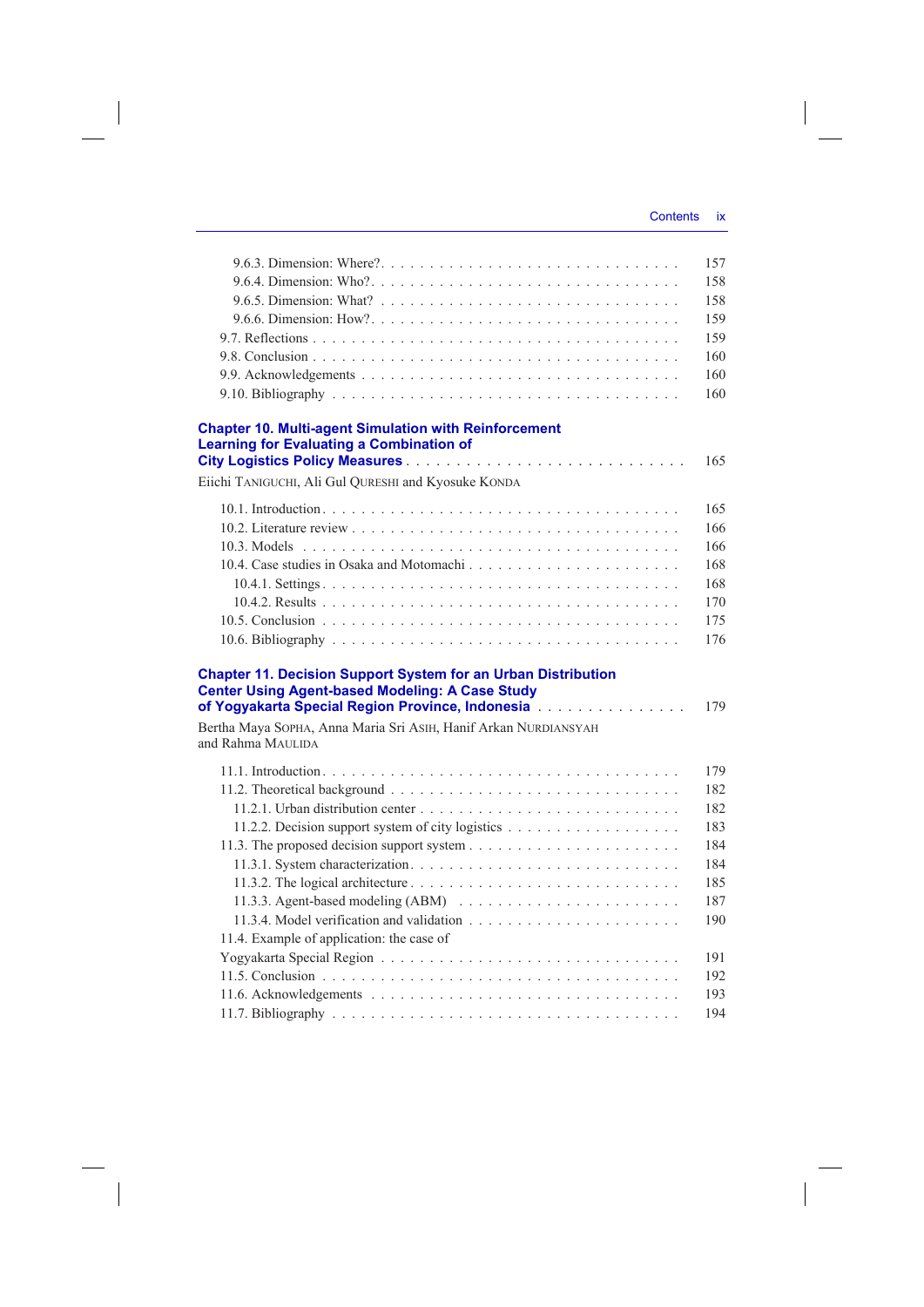$\begin{array}{c} \hline \end{array}$ 

 $\sim$   $\,$   $\,$ 

| <b>Chapter 12. Evaluating the Relocation of an</b>                                                                                                                                                                                                                            | 197                                                                                             |
|-------------------------------------------------------------------------------------------------------------------------------------------------------------------------------------------------------------------------------------------------------------------------------|-------------------------------------------------------------------------------------------------|
| Johan W. JOUBERT                                                                                                                                                                                                                                                              |                                                                                                 |
|                                                                                                                                                                                                                                                                               | 197<br>199<br>199<br>200<br>201<br>201<br>202<br>205<br>208<br>209<br>209                       |
| <b>Chapter 13. Multi-Agent Simulation Using Adaptive Dynamic</b><br><b>Programing for Evaluating Urban Consolidation Centers [19] Linux Linux Linux</b><br>Nailah FIRDAUSIYAH, Eiichi TANIGUCHI and Ali Gul QURESHI                                                           | 211                                                                                             |
| 13.2.1. Evaluation models for city logistics measures<br>13.2.2. ADP for evaluating city logistics measures<br>13.3.3. Vehicle routing problem with soft time<br>13.5. Results and discussions $\ldots \ldots \ldots \ldots \ldots \ldots \ldots \ldots \ldots \ldots \ldots$ | 211<br>212<br>212<br>213<br>214<br>215<br>217<br>218<br>220<br>22.1<br>222<br>223<br>226<br>226 |
| <b>Chapter 14. Use Patterns and Preferences for Charging</b><br><b>Infrastructure for Battery Electric Vehicles in Commercial</b><br>Christian BLUSCH, Heike FLÄMIG and Sören Christian TRÜMPER                                                                               | 229                                                                                             |
|                                                                                                                                                                                                                                                                               | 229<br>230<br>231                                                                               |

 $\overline{\phantom{a}}$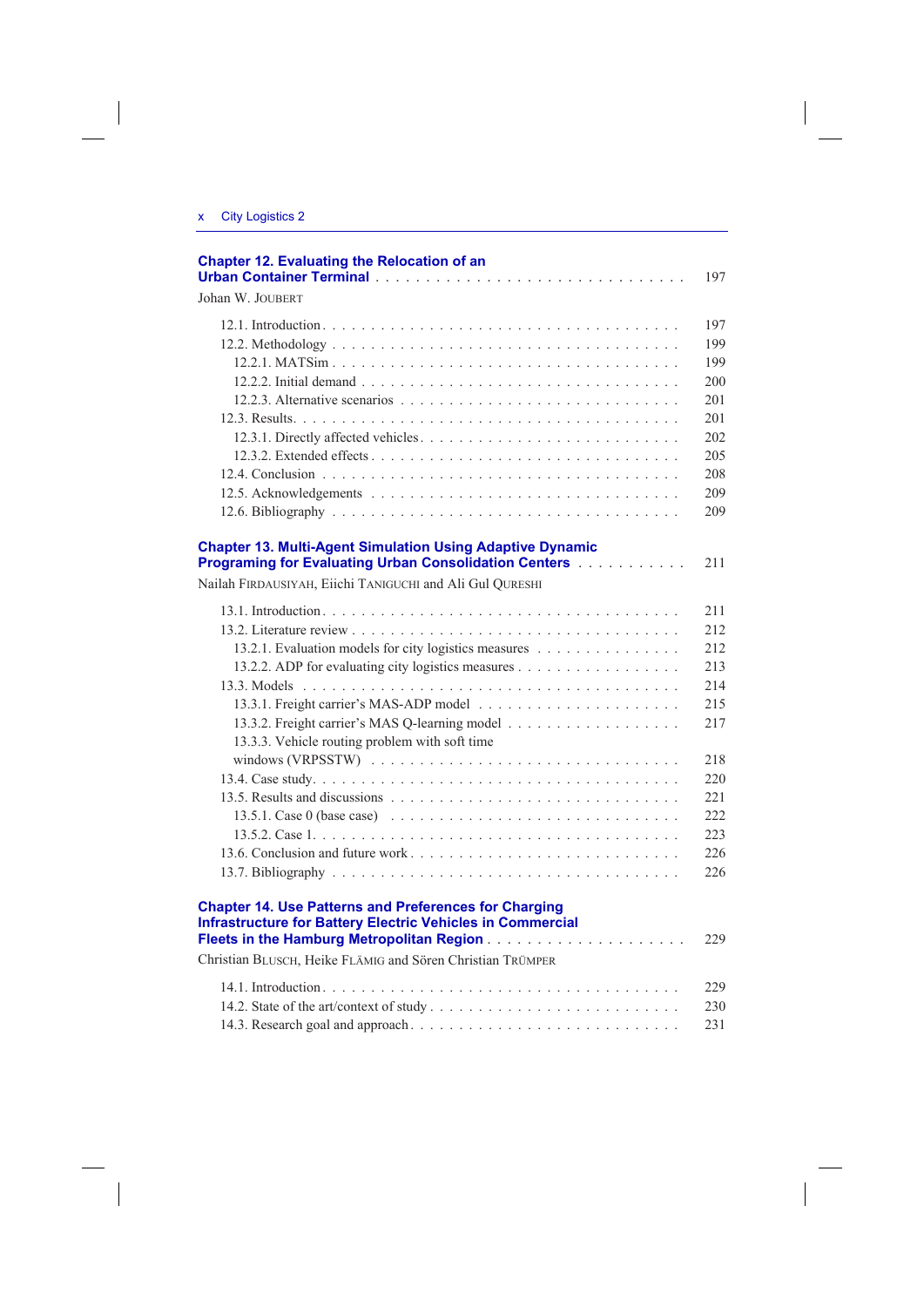|                                                                                                                                 | 232  |
|---------------------------------------------------------------------------------------------------------------------------------|------|
|                                                                                                                                 | 232  |
|                                                                                                                                 | 237  |
|                                                                                                                                 | 238  |
|                                                                                                                                 | 238  |
|                                                                                                                                 |      |
| <b>Chapter 15. The Potential of Light Electric Vehicles for</b><br><b>Specific Freight Flows: Insights from the Netherlands</b> | 2.41 |
| Susanne BALM, Ewoud MOOLENBURGH, Nilesh ANAND and                                                                               |      |
| Walther PLOOS VAN AMSTEL                                                                                                        |      |
|                                                                                                                                 | 2.41 |
|                                                                                                                                 | 243  |
|                                                                                                                                 | 2.44 |
|                                                                                                                                 | 246  |
|                                                                                                                                 | 2.47 |
|                                                                                                                                 | 2.47 |
|                                                                                                                                 | 248  |
|                                                                                                                                 | 253  |
|                                                                                                                                 | 253  |
|                                                                                                                                 | 253  |
|                                                                                                                                 | 254  |
|                                                                                                                                 | 256  |
|                                                                                                                                 | 257  |
|                                                                                                                                 | 258  |
|                                                                                                                                 | 259  |
|                                                                                                                                 |      |
| <b>Chapter 16. Use of CNG for Urban Freight Transport:</b>                                                                      |      |
|                                                                                                                                 | 261  |
| Leise Kelli DE OLIVEIRA and Diana DIZIAIN                                                                                       |      |
|                                                                                                                                 |      |
|                                                                                                                                 | 261  |
|                                                                                                                                 | 263  |
|                                                                                                                                 | 264  |
|                                                                                                                                 | 264  |
|                                                                                                                                 | 265  |
| 16.6. Comparison of Brazilian and French experience                                                                             | 267  |
|                                                                                                                                 | 268  |
|                                                                                                                                 | 268  |
|                                                                                                                                 | 268  |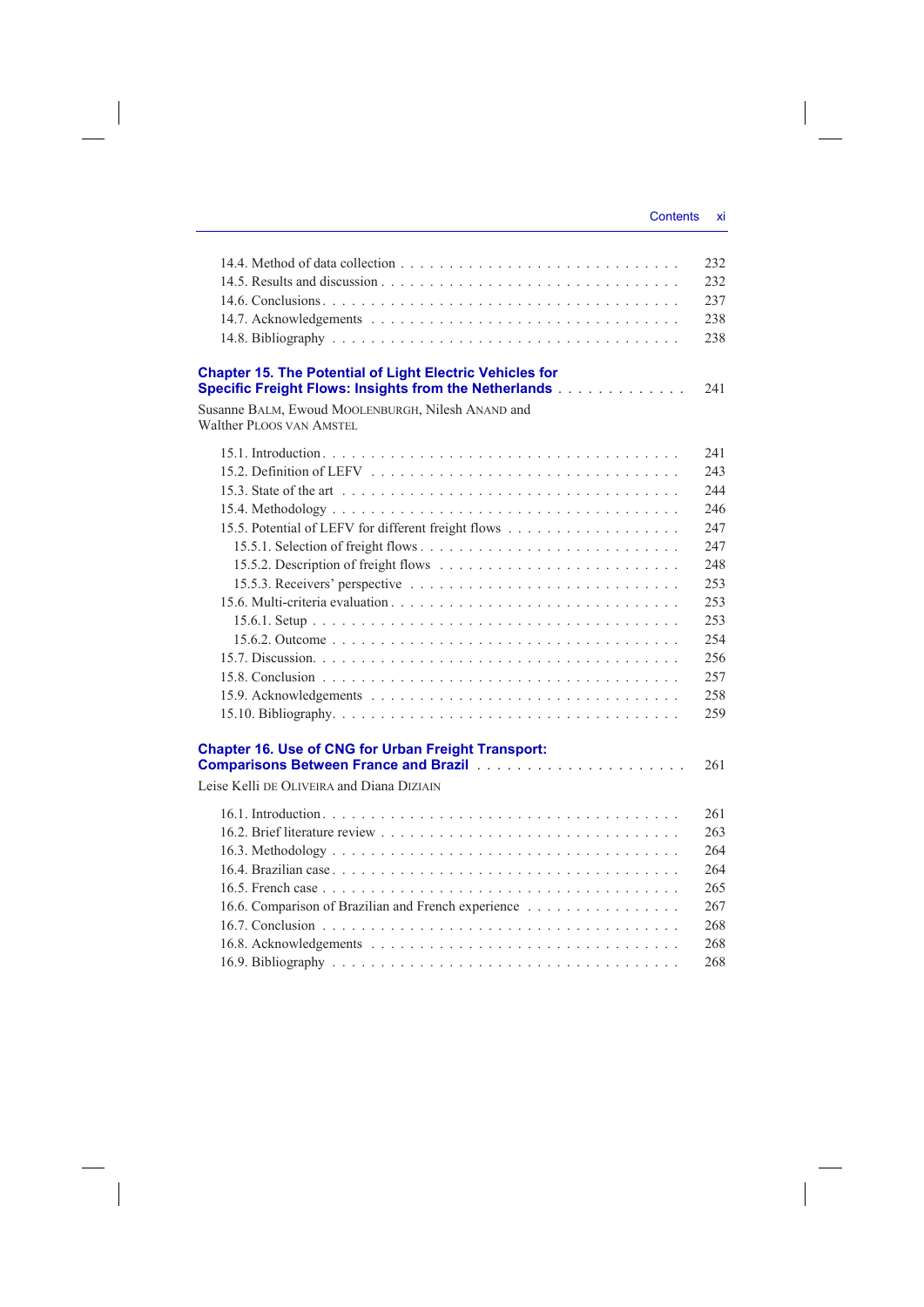| <b>Chapter 17. Using Cost-Benefit Analysis to Evaluate</b><br><b>City Logistics Initiatives: An Application to Freight</b><br><b>Consolidation in Small- and Mid-Sized Urban Areas</b> Alman Are and Alman Area | 271                                                                              |
|-----------------------------------------------------------------------------------------------------------------------------------------------------------------------------------------------------------------|----------------------------------------------------------------------------------|
| <b>Johan HOLMGREN</b>                                                                                                                                                                                           |                                                                                  |
| 17.2. Characteristics of city logistics and some terminology<br>17.3. Potential costs and benefits of implementing<br>17.5. Evaluating urban freight initiatives by cost-benefit analysis                       | 2.71<br>273<br>274<br>275<br>279<br>280<br>281<br>286<br>286<br>287              |
| <b>Chapter 18. Assumptions of Social Cost-Benefit Analysis</b><br>for Implementing Urban Freight Transport Measures<br>Izabela KOTOWSKA, Stanisław IWAN, Kinga KIJEWSKA and Mariusz JEDLIŃSKI                   | 291                                                                              |
| 18.2. The assumptions for utilization of SCBA in city logistics<br>18.2.6. Employment growth and development of local economy                                                                                   | 291<br>295<br>296<br>299<br>301<br>302<br>304<br>305<br>308<br>310<br>310<br>310 |
| <b>Chapter 19. Barriers to the Adoption of an Urban Logistics</b><br><b>Collaboration Process: A Case Study of the</b>                                                                                          | 313                                                                              |
| Kanyarat NIMTRAKOOL, Jesus GONZALEZ-FELIU and Claire CAPO<br>19.2.1. The stakeholders in an urban logistics collaboration project.<br>19.2.2. Urban Consolidation Centre (UCC) as an                            | 313<br>315<br>315<br>316<br>318                                                  |
|                                                                                                                                                                                                                 |                                                                                  |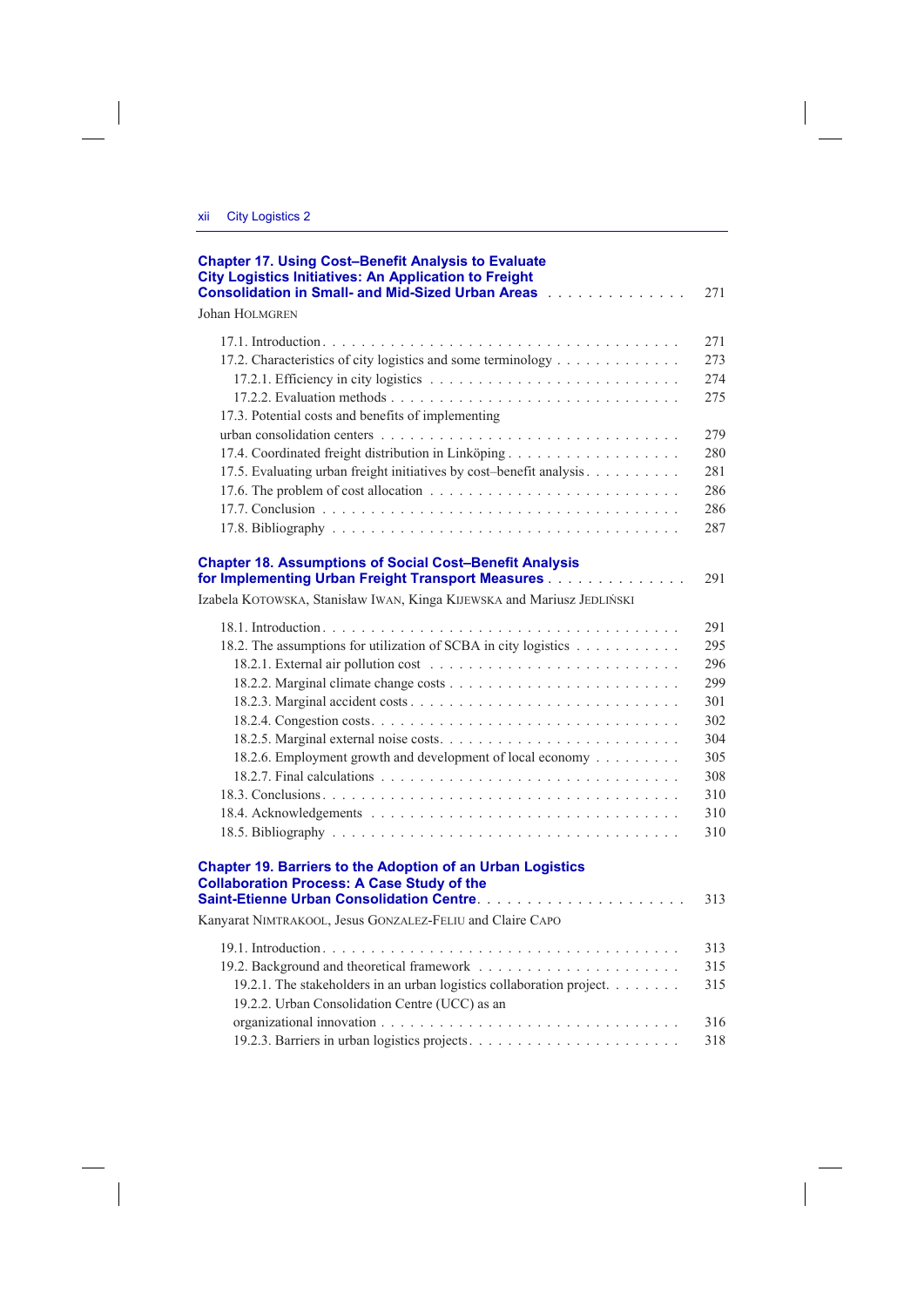## Contents xiii

 $\overline{\phantom{a}}$ 

 $\overline{\phantom{a}}$ 

|                                                                                                                                                                           | 320 |
|---------------------------------------------------------------------------------------------------------------------------------------------------------------------------|-----|
| 19.3.1. The research approach $\ldots \ldots \ldots \ldots \ldots \ldots \ldots \ldots \ldots \ldots$                                                                     | 320 |
| 19.3.2. Qualitative study: selection of respondents                                                                                                                       | 320 |
| 19.3.3. Quantitative analysis: purpose and CBA methodology                                                                                                                | 321 |
|                                                                                                                                                                           | 322 |
| 19.4.1. The UCC of Saint-Etienne: background and objectives                                                                                                               | 322 |
|                                                                                                                                                                           | 323 |
| 19.4.3. The conditions of economic viability                                                                                                                              |     |
|                                                                                                                                                                           | 324 |
|                                                                                                                                                                           | 326 |
|                                                                                                                                                                           | 328 |
|                                                                                                                                                                           | 328 |
|                                                                                                                                                                           |     |
| <b>Chapter 20. Logistics Sprawl Assessment Applied to</b><br>Locational Planning: A Case Study in Palmas (Brazil) [10] National Planning: A Case Study in Palmas (Brazil) | 333 |
| Lilian dos Santos Fontes Pereira BRACARENSE, Thiago Alvares ASSIS,                                                                                                        |     |
| Leise Kelli DE OLIVEIRA and Renata Lúcia Magalhães DE OLIVEIRA                                                                                                            |     |
|                                                                                                                                                                           | 333 |
| 20.2. Logistics sprawl and the importance of                                                                                                                              |     |
|                                                                                                                                                                           | 334 |
|                                                                                                                                                                           | 335 |
|                                                                                                                                                                           | 339 |
| 20.4.1. Logistics sprawl assessment and scenario comparison.                                                                                                              | 342 |
|                                                                                                                                                                           | 347 |
|                                                                                                                                                                           | 348 |
|                                                                                                                                                                           | 348 |
|                                                                                                                                                                           |     |
| <b>Chapter 21. Are Cities' Delivery Spaces in the Right</b>                                                                                                               |     |
| Places? Mapping Truck Load/Unload Locations                                                                                                                               | 351 |
| Anne GOODCHILD, Barb IVANOV, Ed MCCORMACK, Anne MOUDON,                                                                                                                   |     |
| Jason SCULLY, José Machado LEON and Gabriela GIRON VALDERRAMA                                                                                                             |     |
|                                                                                                                                                                           | 351 |
|                                                                                                                                                                           | 352 |
|                                                                                                                                                                           | 353 |
|                                                                                                                                                                           | 354 |
|                                                                                                                                                                           | 356 |
| 21.6. Mapping the city's freight delivery infrastructure                                                                                                                  | 358 |
|                                                                                                                                                                           | 358 |
| 21.6.2. Step 2: develop survey to collect freight                                                                                                                         |     |
|                                                                                                                                                                           | 358 |
|                                                                                                                                                                           |     |

 $\overline{\phantom{a}}$ 

 $\mathcal{L}^{\mathcal{L}}$